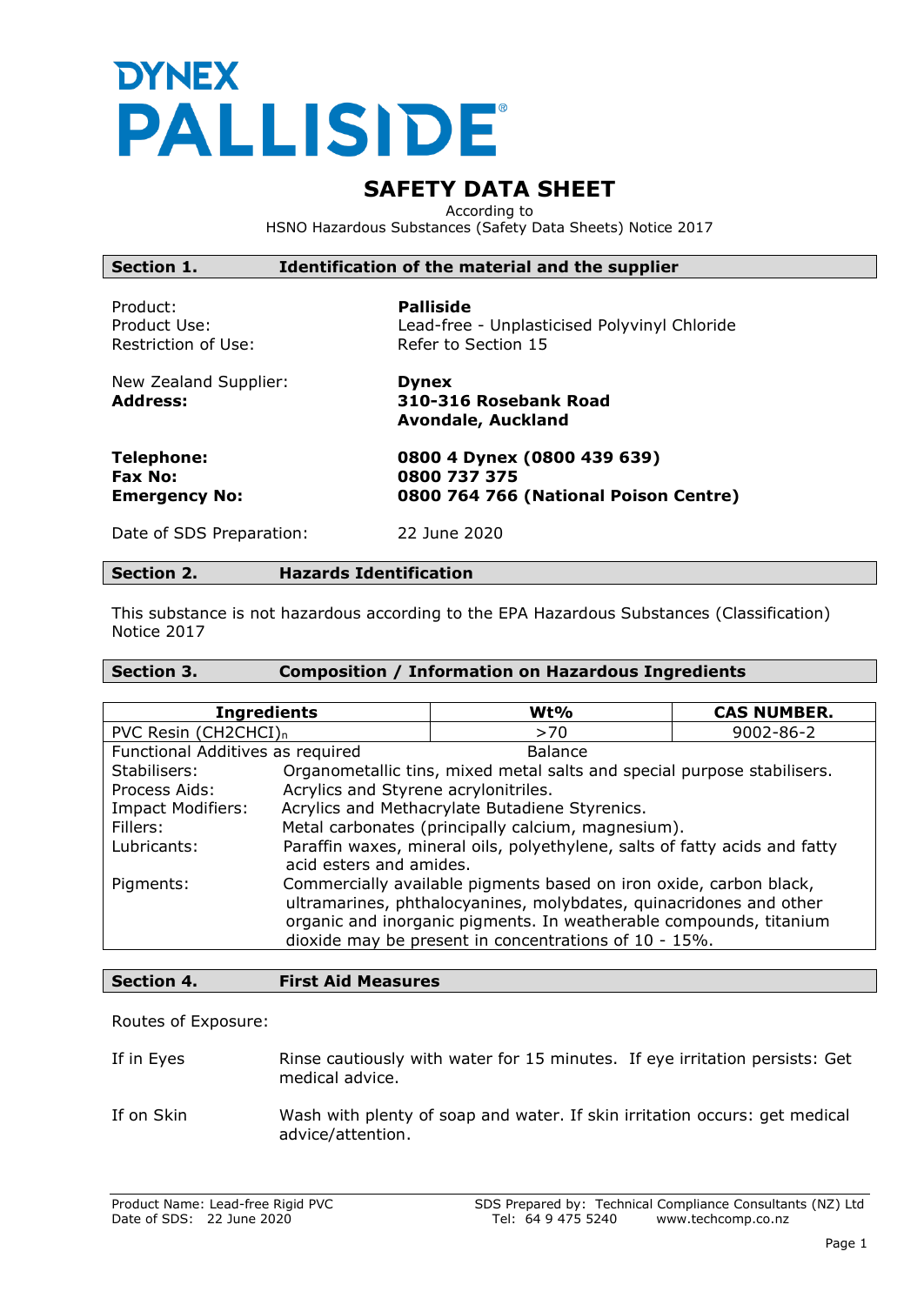| If Swallowed | Wash out mouth thoroughly with water. Never give anything to the mouth<br>of an unconscious person. If vomiting occurs, place victim face<br>downwards, with the head turned to the side and lower than the hips to<br>prevent vomit entering the lungs. Seek medical attention if needed.                |
|--------------|-----------------------------------------------------------------------------------------------------------------------------------------------------------------------------------------------------------------------------------------------------------------------------------------------------------|
| If Inhaled   | Remove person to fresh air. Remove contaminated clothing and loosen<br>remaining clothing. Allow person to assume most comfortable position<br>and keep warm. Keep at rest until fully recovered. Apply artificial<br>respiration if not breathing. Get medical advice if breathing becomes<br>difficult. |
|              | Most important symptoms and effects, both acute and delayed                                                                                                                                                                                                                                               |

Symptoms: None known.

| <b>Section 5.</b> | <b>Fire Fighting Measures</b> |  |
|-------------------|-------------------------------|--|

| <b>Hazard Type</b>     | PVC is self-extinguishing and does not support combustion.                 |
|------------------------|----------------------------------------------------------------------------|
| <b>Hazards from</b>    | PVC decomposes when burned, evolving hydrogen chloride, carbon             |
| combustion             | monoxide, and other toxic gases. Exposure to combustion products may       |
| products               | be fatal and should be avoided.                                            |
| <b>Suitable</b>        | Chemical Foam, Dry Chemical, CO2                                           |
| <b>Extinguishing</b>   |                                                                            |
| media                  |                                                                            |
| <b>Precautions for</b> | When fighting fire, self-contained breathing apparatus and full protective |
| firefighters and       | clothing should be worn. Remove source of ignition.                        |
| special protective     |                                                                            |
| clothing               |                                                                            |
| <b>HAZCHEM CODE</b>    | <b>None Allocated</b>                                                      |
|                        |                                                                            |

#### **Section 6. Accidental Release Measures**

Wear protective gear as detailed in Section 8. Evacuate non-essential personnel.

Sweep up. Put in a container for disposal. Dispose of in compliance with local and/or national regulations.

| Section 7. | <b>Handling and Storage</b> |
|------------|-----------------------------|
|            |                             |

#### **Precautions for safe handling**:

- Read label before use.
- Wear protective clothing as detailed in Section 8.

#### **Precautions for safe storage:**

- Store locked up.
- Keep out of reach of children.
- Store away from incompatible materials listed in Section 10.

| <b>Section 8</b> | <b>Exposure Controls / Personal</b> |  |
|------------------|-------------------------------------|--|
|------------------|-------------------------------------|--|

## **WORKPLACE EXPOSURE STANDARDS (provided for guidance only)**

|                  | TWA |             | <b>STEL</b> |             |
|------------------|-----|-------------|-------------|-------------|
| <b>Substance</b> |     | ppm $mg/m3$ |             | ppm $mg/m3$ |

**Protection** 

No ingredients have exposure limits

Workplace Exposure Standard – Time Weighted Average (WES-TWA). The time-weighted average exposure standard designed to protect the worker from the effects of long-term exposure. Workplace Exposure Standard – Short-Term Exposure Limit (WESSTEL). The 15-minute average exposure standard. Applies to any 15- Minute period in the working day and is designed to protect the worker against adverse effects of irritation, chronic or irreversible tissue change, or narcosis that may increase the likelihood of accidents. The WES-STEL is not an alternative to the WES-TWA; both the short-term and time-weighted average exposures apply. Workplace Exposure Standards and Biological Exposure Indices NOV 2019 11<sup>TH</sup> EDITION.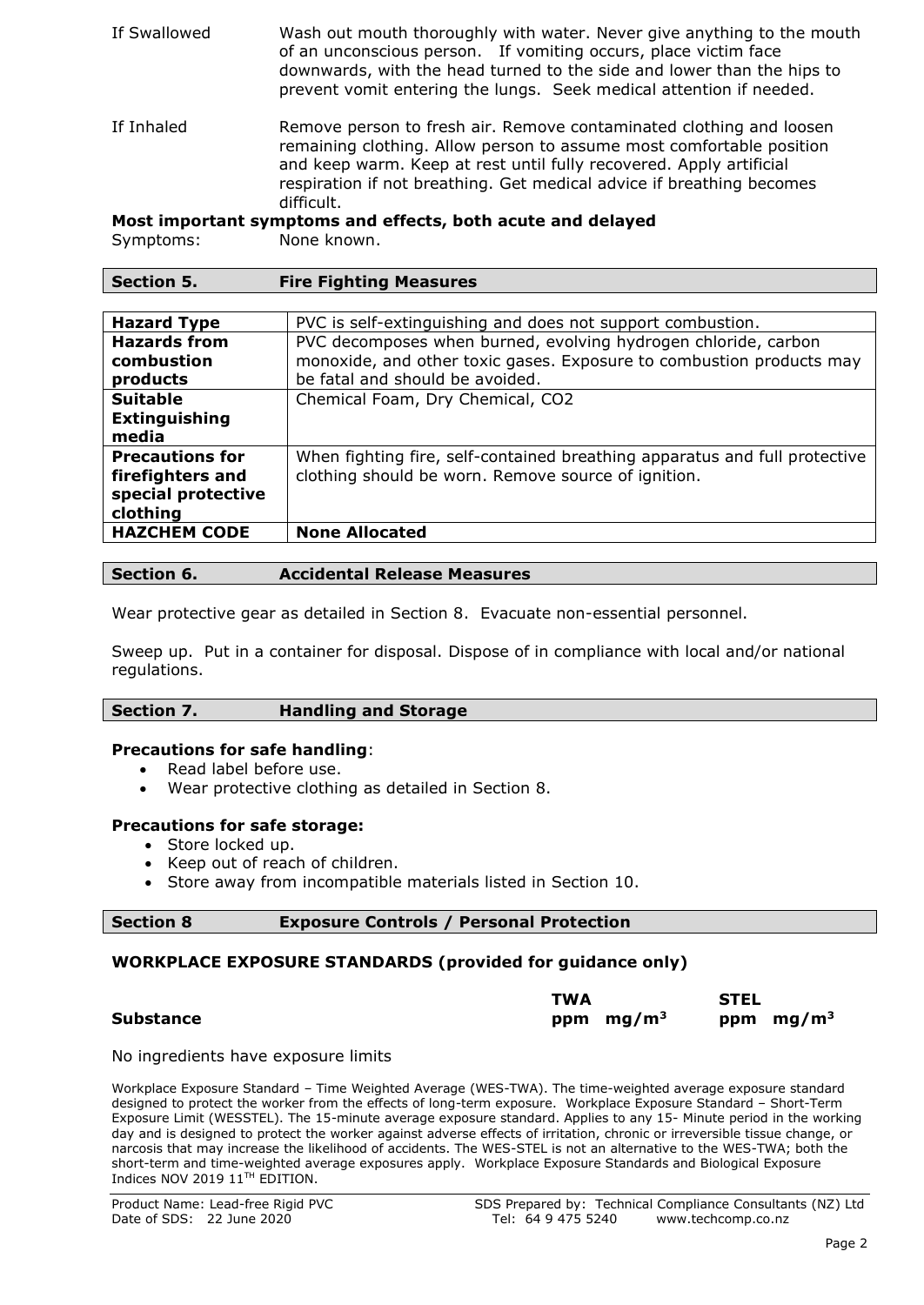# **Engineering Controls**

Local exhaust in hot processing areas.

#### **Personal Protection Equipment**

| <b>Eyes</b>  | Not required but always good practice to wear eye protection.                                                                          |
|--------------|----------------------------------------------------------------------------------------------------------------------------------------|
| <b>Hands</b> | Wear protective gloves for allergenic dermatitis sufferers.                                                                            |
| Respiratory  | Unless conditions are excessively dusty, no special precautions are required.<br>In dusty areas, wearing of dust masks is recommended. |

# **Section 9 Physical and Chemical Properties**

| <b>Appearance</b>               | Extruded weatherboard of various lengths. |
|---------------------------------|-------------------------------------------|
| <b>Odour</b>                    | Not available                             |
| <b>Odour Threshold</b>          | Not available                             |
| рH                              | Not available                             |
| <b>Boiling Point</b>            | Not available                             |
| <b>Melting Point</b>            | Not available                             |
| <b>Freezing Point</b>           | Not available                             |
| <b>Flash Point</b>              | 400-460°C                                 |
| <b>Flammability</b>             | Not available                             |
| <b>Upper and Lower</b>          | Not available                             |
| <b>Explosive Limits</b>         |                                           |
| <b>Vapour Pressure</b>          | Not available                             |
| <b>Vapour Density</b>           | Not available                             |
| <b>Specific Gravity</b>         | $1.40 - 1.50$ approx.                     |
| <b>Water Solubility</b>         | Not available                             |
| <b>Partition Coefficient:</b>   | Not available                             |
| Auto-ignition                   | Not available                             |
| <b>Temperature</b>              |                                           |
| <b>Decomposition</b>            | Not available                             |
| <b>Temperature</b>              |                                           |
| <b>Kinematic Viscosity</b>      | Not available                             |
| <b>Particle Characteristics</b> | Not available                             |

# **Section 10. Stability and Reactivity**

| <b>Stability of Substance</b>   | This product is stable under normal conditions. |
|---------------------------------|-------------------------------------------------|
| <b>Possibility of hazardous</b> | Not known                                       |
| reactions                       |                                                 |
| <b>Conditions to Avoid</b>      | Extreme temperatures                            |
| <b>Incompatible Materials</b>   | Strong oxidisers                                |
| <b>Hazardous Decomposition</b>  | None known.                                     |
| <b>Products</b>                 |                                                 |

# **Section 11 Toxicological Information**

## **Acute Effects:**

| <b>Swallowed</b>  | Not applicable. |
|-------------------|-----------------|
| <b>Dermal</b>     | Not applicable. |
| <b>Inhalation</b> | Not applicable. |
| Eye               | Not applicable. |
| <b>Skin</b>       | Not applicable. |

# **Chronic Effects:**

| Carcinogenicity     | Not applicable. |
|---------------------|-----------------|
| <b>Reproductive</b> | Not applicable. |
|                     |                 |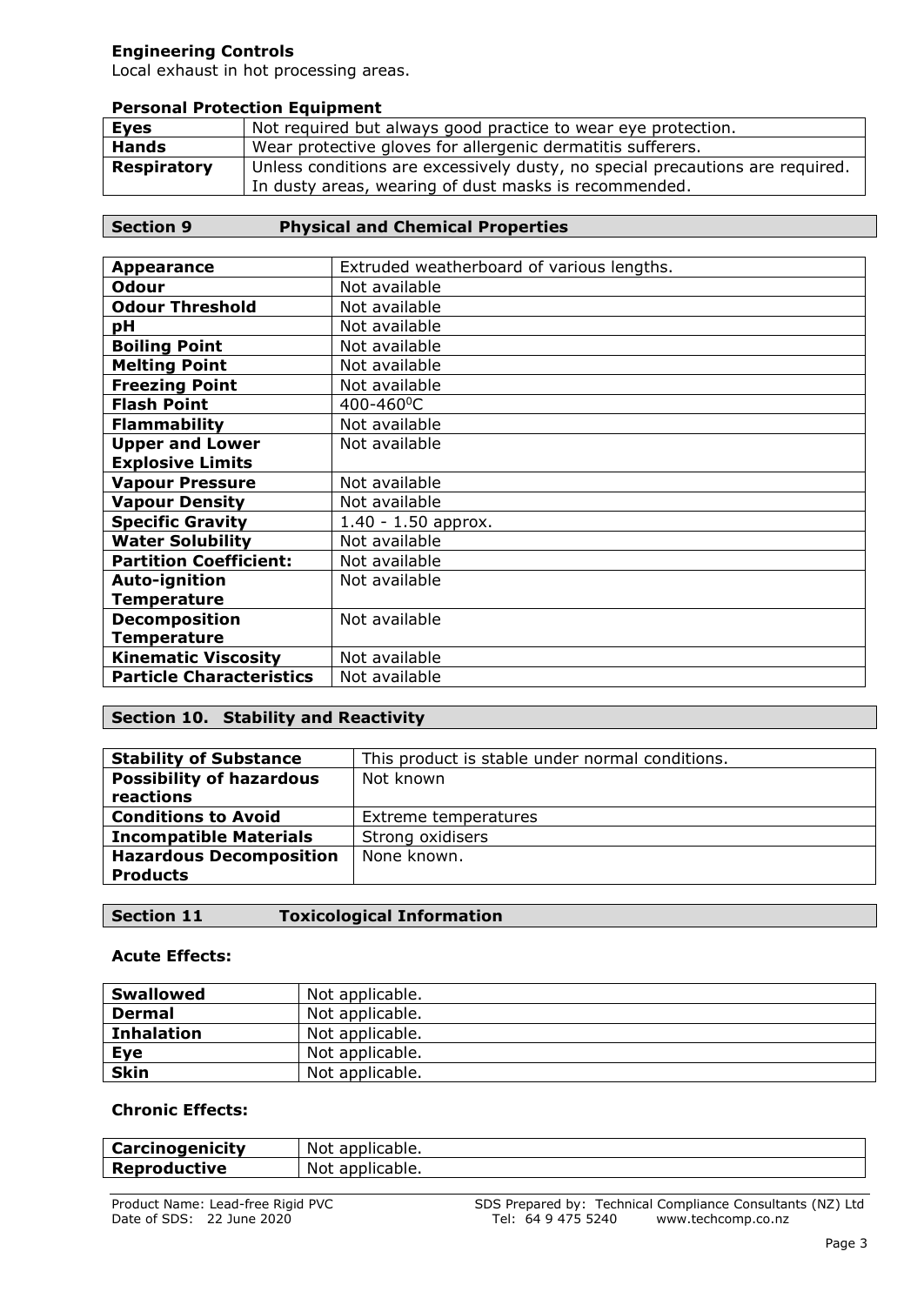| <b>Toxicity</b>     |                 |
|---------------------|-----------------|
| <b>Germ Cell</b>    | Not applicable. |
| <b>Mutagenicity</b> |                 |
| <b>Aspiration</b>   | Not applicable. |
| <b>STOT/SE</b>      | Not applicable. |
| STOT/RE             | Not applicable. |

# **Section 12. Ecotoxicological Information**

This product is not hazardous to the environment.

| <b>Product:</b>               |                   |
|-------------------------------|-------------------|
| Persistence and degradability | No data available |
| <b>Bioaccumulation</b>        | No data available |
| <b>Mobility in Soil</b>       | No data available |
| <b>Other adverse effects</b>  | No data available |

#### **Section 13. Disposal Considerations**

**Disposal Method:** Product can be disposed of as recyclable material if not contaminated with any hazardous substances. Consult with supplier for possibility of return of unwanted product.

## **Precautions or methods to avoid:** None known.

|  | <b>Section 14</b> | <b>Transport Information</b> |
|--|-------------------|------------------------------|
|--|-------------------|------------------------------|

#### **This product is NOT classified as a Dangerous Good for transport in NZ ; NZS 5433:2012**

|--|

This substance is NOT classified hazardous according to the EPA Hazardous Substances (Classification) Notice 2017

| <b>Section 16</b> | <b>Other Information</b>                                      |
|-------------------|---------------------------------------------------------------|
|                   |                                                               |
| Glossary          |                                                               |
| EC <sub>50</sub>  | Median effective concentration.                               |
| EEL.              | Environmental Exposure Limit.                                 |
| EPA               | <b>Environmental Protection Authority</b>                     |
| <b>HSNO</b>       | Hazardous Substances and New Organisms.                       |
| <b>HSW</b>        | Health and Safety at Work.                                    |
| $LC_{50}$         | Lethal concentration that will kill 50% of the test organisms |
|                   | inhaling or ingesting it.                                     |
| $LD_{50}$         | Lethal dose to kill 50% of test animals/organisms.            |
| LEL.              | Lower explosive level.                                        |
| <b>OSHA</b>       | American Occupational Safety and Health Administration.       |
| TEL.              | Tolerable Exposure Limit.                                     |
| <b>TLV</b>        | Threshold Limit Value-an exposure limit set by responsible    |
|                   | authority.                                                    |
| UEL               | Upper Explosive Level                                         |
| WES               | Workplace Exposure Limit                                      |
|                   |                                                               |

References:

- 1. EPA Hazardous Substances (Safety Data Sheets) Notice 2017
- 2. Workplace Exposure Standards and Biological Exposure Indices Nov 2017 edition.
- 3. Assigning a hazardous substance to a HSNO Approval (Aug 2013).
- 4. Transport of Dangerous goods on land NZS 5433:2012
- 5. HSW (Hazardous Substances) Regulations 2017